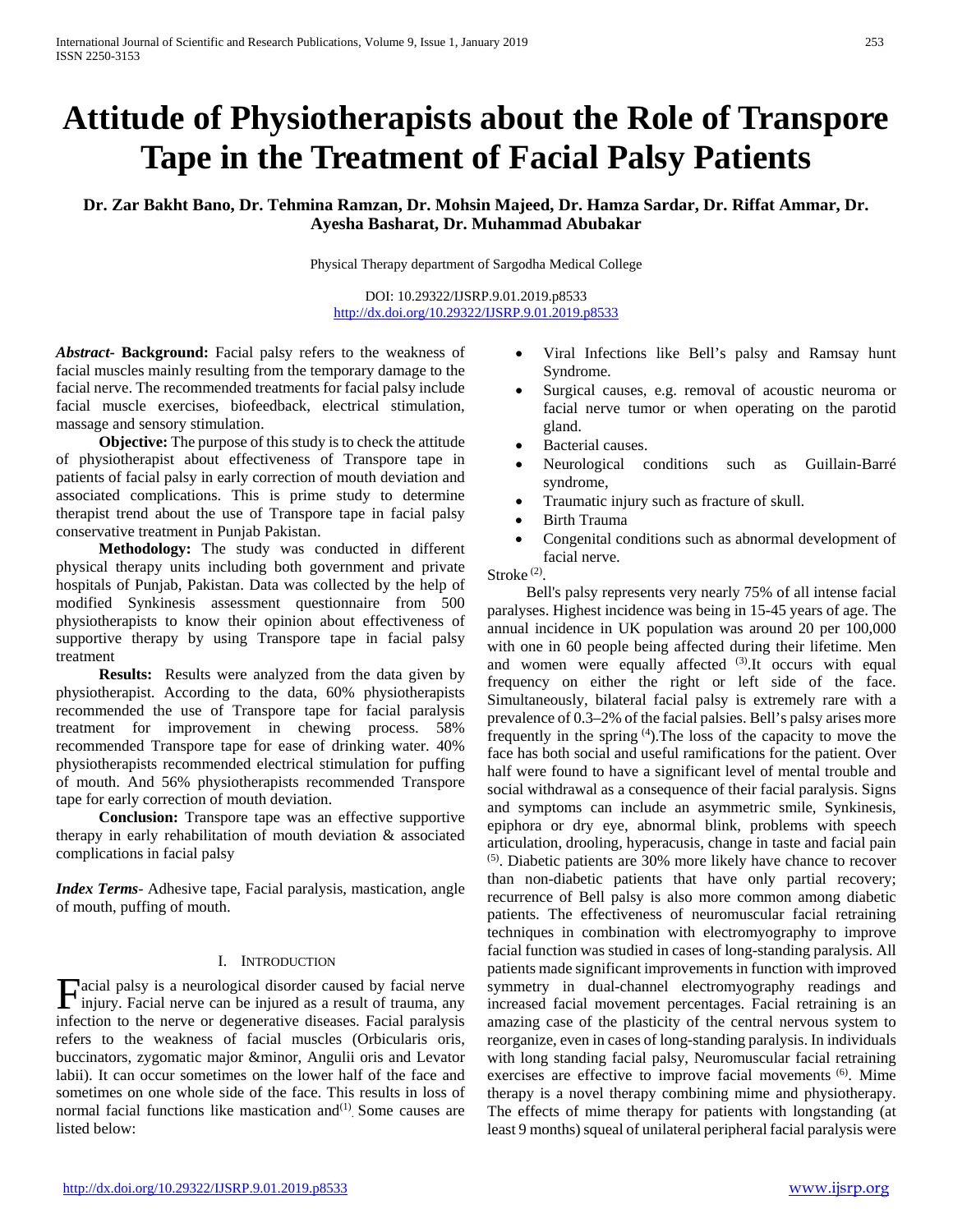evaluated. Mime therapy, including auto massage, relaxation exercises, inhibition of Synkinesis, coordination exercises, and emotional expression exercises were performed  $(7)$ . On the basis of present evidence, mime therapy is a good treatment of choice for patients with long standing facial paralysis (8).Multidimensional therapies were used for treatment of facial palsy. Most recommended treatments were electric stimulation EMG/Biofeedback<sup> $(10)$ </sup>. Transpore tape on eyelid<sup> $(11)$ </sup>.

 Researchers named (9). Performed randomized controlled and experimental group trials. The study was conducted on the use of electrical stimulation in the sub-acute and chronic stages of facial palsy, yet some physiotherapists in South Africa had been applying this modality in acute stage. The aim of the study was to determine the safety and potential efficacy of applying electrical stimulation to the facial muscles during the early phase of paralysis. They took two groups having palsy less than 30 days (control and experimental). Both Groups were treated with heat, massage and home-based exercises but experimental group also received electrical stimulation. They estimated the results by using House Brackman's scale and showed improvement in experimental group to 75% which was statistically significant as compared to control group. It concluded that Electrical stimulation could be effective and safe during the acute phase of paralysis  $(10)$ .published a randomized trial in 29 patients who were divided into two groups after an electro diagnosis test. The point of this article was to examine the symmetry and prevention of Synkinesis. 16 patients in Group 1 were treated with EMG biofeedback for 1 year (daily for 1 month and once per week for 11 months). In the first step of treatment, EMG biofeedback was used to treat weak muscles (performed by attaching electrodes to the muscles with minimal tonicity and muscle strengthening performed using one channel). In the second step of treatment, when symptoms of Synkinesis appeared, this modality was used to prevent Synkinesis in addition to the treatment of weak muscles (using two channels, one first for voluntary movement and the  $2<sup>nd</sup>$  for involuntary movement; the patient was asked to try to control Synkinesis during active movement). They were also advised exercise therapy. Control group was recommended only home exercise therapy. Evaluation was performed using the Sunnybrook scale. The study showed improvement in both groups, but Group 1 showed significant differences compared with Group 2 in symmetry and reduction in Synkinesis<sup>(10)</sup>. In 2012, a study was conducted by Camara & Colleagues, to evaluate the efficacy of Transpore tape for management of upper eyelid. A prospective, consecutive, comparative, non-randomized, interventional case study was done on 50 patients with symptoms of tearing. Transpore tape was applied on right upper eyelid of each patient and the left eye was used as a control. The horizontal length of each patient's right eyelid was measured. The Transpore tape was firmly applied horizontally, approximately 5 mm above the eyelid margin, with the excess eyelid skin held upwardly taut. The tape inclusively covered the horizontal length of the eyelid, correcting the overriding preseptal Orbicularis. Patients were advised to remove the tape completely on its loosening so that the tape no longer held the excess skin upward. The patients also were instructed to record the duration (in days) from initial adhesion to spontaneous loosening or detachment Symptoms in the control left eye remained the same before, during, and after tape adhesion. The mean (SD) duration of tape adhesion on the right upper eyelid was

<http://dx.doi.org/10.29322/IJSRP.9.01.2019.p8533> [www.ijsrp.org](http://ijsrp.org/)

## II. METHODOLOGY

## **Materials & Methods:**

 The study was designed to determine the attitude of physiotherapists about the effectiveness of Transpore tape in treatment of facial palsy patients. The study was conducted in different physical therapy units of Government and private setups of Punjab, Pakistan. I.e. Lahore, Faisalabad, Sargodha, Jhang, Multan, Khushab. For this study we analyzed the data provided by 500 physiotherapists who treated the facial palsy patients with Transpore tape along with other treatment techniques. We inquired Physiotherapists by means of a modified Questionnaire based on Synkinesis Assessment Questionnaire (12).

#### **Assortment Criteria:**

 **Inclusion criteria**: All the physiotherapists who had the experience of treating the facial palsy patients and used Transpore tape along with other treatment modalities.

**Exclusion criteria:** All the physiotherapists who did not experience facial palsy patients.

#### **Measurement Procedure:**

**DATA Analysis:** Data was compiled via SPSS (statistical package for the social sciences) and presented in tables and graphs.

## **Graphical Presentation:**

**Graph 1:**



# **Does your patient able to chew on the paralyzed side?**

 61% physiotherapists said that it was only sometime when their patients were able to easily chew on paralyzed side. So, this data suggested that most of the physiotherapists' patients were having problem in chewing during their symptoms .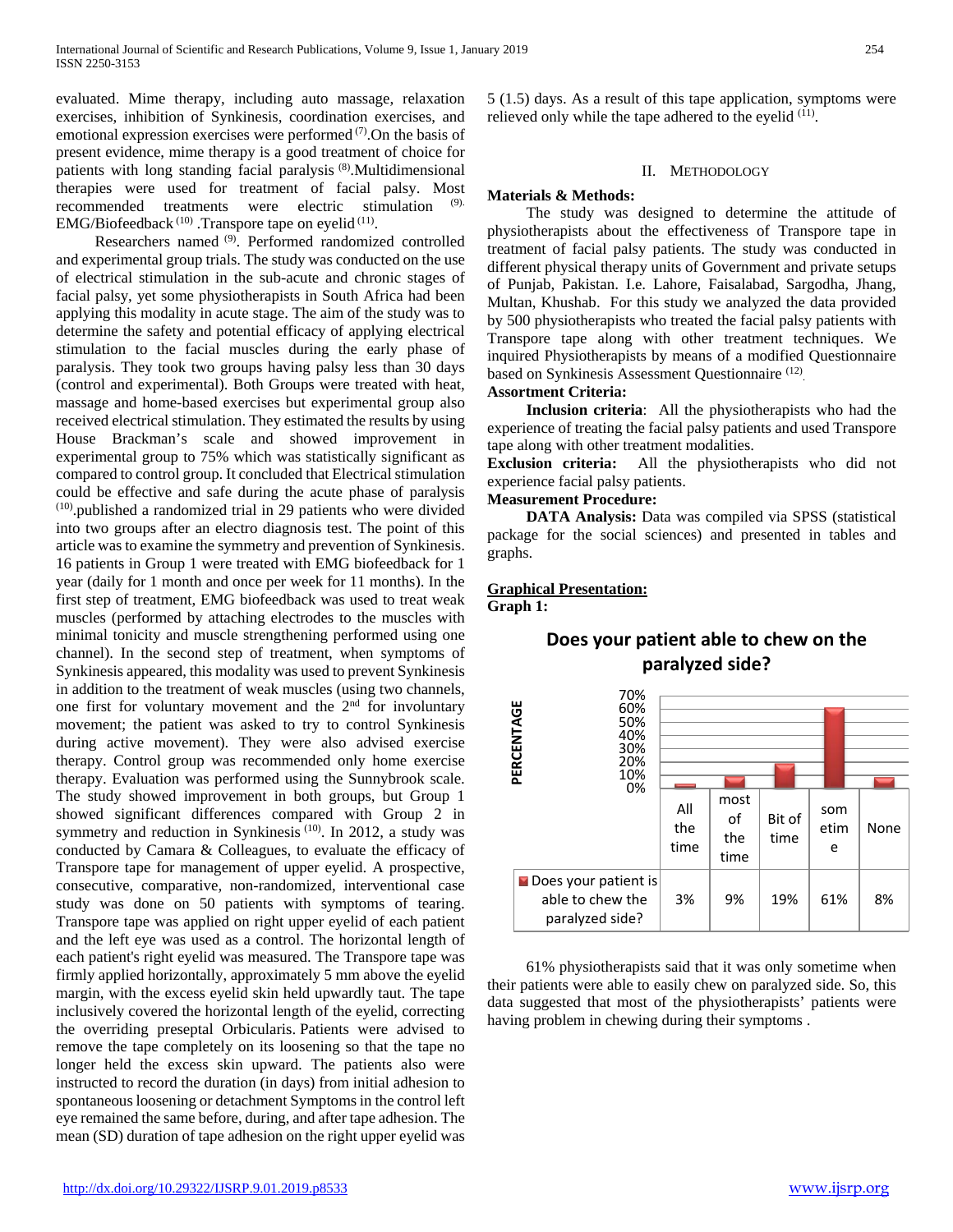| тарис тергезентации.                            |           |            |
|-------------------------------------------------|-----------|------------|
| Does your patient spills liquid while drinking? |           |            |
|                                                 | Frequency | Percentage |
| All the time                                    | 60        | 12%        |
| most of the time                                | 190       | 38%        |
| <b>Bit of time</b>                              | 140       | 28%        |
| sometime                                        | 95        | 19%        |
| None                                            | 15        | 3%         |

 This graphical presentation showed that (12%) subjects' patient spills liquid while drinking all the time, 38% told most of time, 28% answered the question as bit of time, 19% observed that sometime their patient spills liquid and 3% subject's patient never spills liquid while drinking.

#### **Graph: 2**

**Table Representation:** 

# **What do you think which technique is best for improvement in chewing process?**



 Physiotherapists gave their suggestion about the best technique for improvement in chewing process. 56 % favored Transpore tape, 12% physiotherapists suggested massage, and 14% answered electrical stimulation and 14% said facial muscles exercise and 4% suggested sensory stimulation.

#### **Graph: 3**



Physiotherapists gave their suggestion about the best treatment option which helps in ease of drinking water. 58% physiotherapists recommended Transpore tape, 20% favored electrical stimulation and 12% said facial muscles exercise, 8% favored massage and 2% told sensory stimulation.



This graphical presentation shows that (11%) subjects' patients feel accumulation of food on paralyzed side all the time, 60% told most of time, 7% answered the question as bit of time, 18% observed that sometime their patients feel accumulation of food and 4% subject's patient never feel accumulation of food on paralyzed side.

#### **Graph: 5**

## **Does upper and lower lips of your patient matches in position while smiling?**

![](_page_2_Figure_14.jpeg)

 This graphical presentation showed that (2%) subjects' patient's lips matches in position while smiling all the time, 14% told most of time, 66% answered the question as bit of time, 16% observed that sometime their patient's lips matched and 2% subjects' experiences that the patient's lips never matched in position while smiling.

#### **Graph: 6**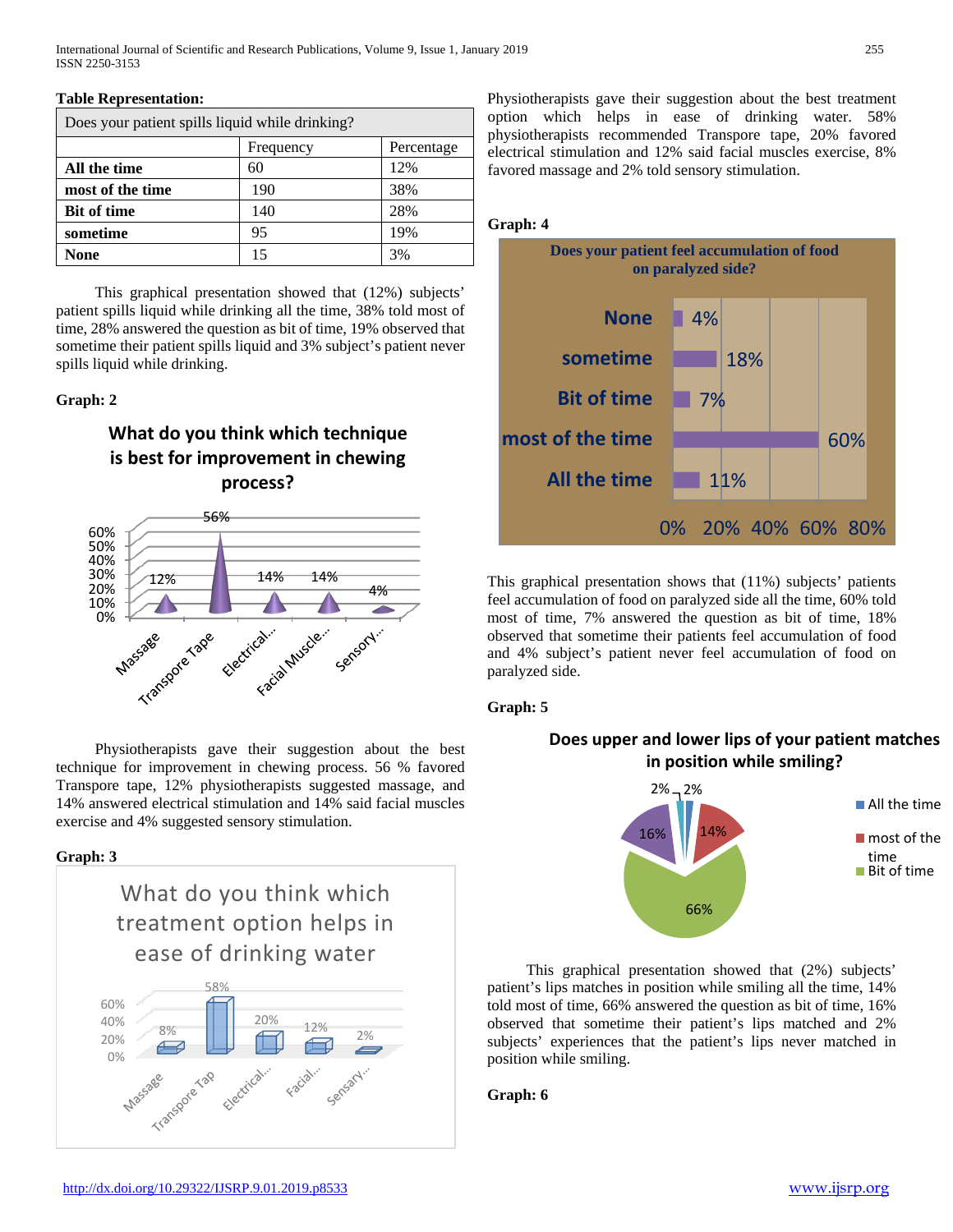![](_page_3_Figure_1.jpeg)

 Physiotherapists gave their suggestion about the best technique for early correction of angle of mouth. 60% favored Transpore tape, 20% favored electrical stimulation (10%) physiotherapists suggested massage and 5% suggested facial muscles exercise and 5% answered electrical stimulation.

#### III. DISCUSSION

 The aim of this study was to check the attitude of physiotherapists about the effect of transpore tape in early rehabilitation of mouth deviation, eating disorder, chewing process.

 Previous researchers gave different opinion regarding the treatment of facial paralysis.

 Hato and his colleagues conducted prospective, randomized, placebo-controlled trials evaluating Valacyclovir and prednisolone treatment in patients with Bell's palsy. They concluded that Valacyclovir and prednisolone therapy was statistically more effective than placebo and prednisolone therapy in improving the recovery of patients with Bell's palsy. In 2010, a study was conducted on the use of electrical stimulation in subacute and chronic stages of facial palsy. The aim of study was to determine the safety and potential efficacy of applying electrical stimulation to the facial muscles during the early phase of paralysis. (9).

 In 2012, a study was conducted about application of transpore tape on upper eyelid to relieve symptoms of tearing. The tape inclusively covered the horizontal length of the eyelid, correcting the overriding preseptal orbicularis. Patients were advised to remove the tape completely on its loosening. After the application of this tape, the symptoms were seen to be relieved  $(11)$ .

 The questionnaire contained close ended questions. Questions were asked about chewing process, liquid spilling, food accumulation lips matching. Physiotherapists were asked about best treatment options for rehabilitation of these facial palsy complications. 56% were in favor of transpore tape for increase in chewing process and 58% were in favor of transpore tape for ease of drinking water. And last question we asked about the treatment of early correction of angle of mouth. Most of the therapists were in favor of transpore tape (60%).

 Previous studies showed use of transpore tape in other areas of face rather than mouth deviation correction. We considered if it could help in other areas why not in case of mouth angle correction;

So, data was collected about role of transpore tape in correction of mouth deviation. Use of electrical stimulation along facial exercises for facial palsy treatment was a traditional method used by physical therapist in Punjab (Pakistan).

Many physiotherapists used this method without considering the effectiveness of this as supportive therapy. So, we discussed this method with physiotherapists that what do they think about this tape to use it as a supportive technique in conservative treatment. More than 50% were in favor of transpore tape as supportive therapy but there were many unaware about tapping process

#### IV. CONCLUSION

 It was concluded that most physiotherapists recommended the use of Transpore tape as a supportive technique in conservative treatment of facial palsy.

 As mouth deviation occurred due to paralysis of Orbicularis oris, Levator labii superior, Buccinators, Zygomaticus major and minor, Angulii oris muscles resulted in difficulty of food and water intake. Supportive therapy using Transpore tape along with other treatments helped patient in correction of mouth angle as well their functional activities and early rehabilitation.

#### V. SIGNIFICANCE

 The findings of this study provided insight knowledge about Facial palsy, their signs and symptoms and treatments used.

 The findings of this study determined physiotherapists about benefits of Transpore tape in conservative treatment of facial palsy that could help in early mouth control and to prevent further damage by excessive pulling of mouth towards normal side, as well as improved chewing process and drinking of water. Moreover, study provides physical therapy significance in conservative treatment of facial paralysis.

#### VI. LIMITATIONS

 Hence, there exist some limitations of every study. In our study limitations were:

- $\triangleright$  Novice physiotherapists who had less experience of treatment with facial paralysis.
- $\triangleright$  Lack of personal conveyance
- $\triangleright$  Time shortage
- $\triangleright$  Financial problems
- Low access of literature and literature sites.

#### VII. RECOMMENDATIONS

- $\triangleright$  Investigate Transpore tape usage in other areas of Pakistan.
- $\triangleright$  It was recommended that study should be repeated by data collected from experienced physiotherapists.
- $\triangleright$  Whether Transpore tape may be supportive for deviation of mouth angle.
- Need to arrange good quality seminars regarding use of Transpore tape as supportive treatment technique in facial palsy patients.